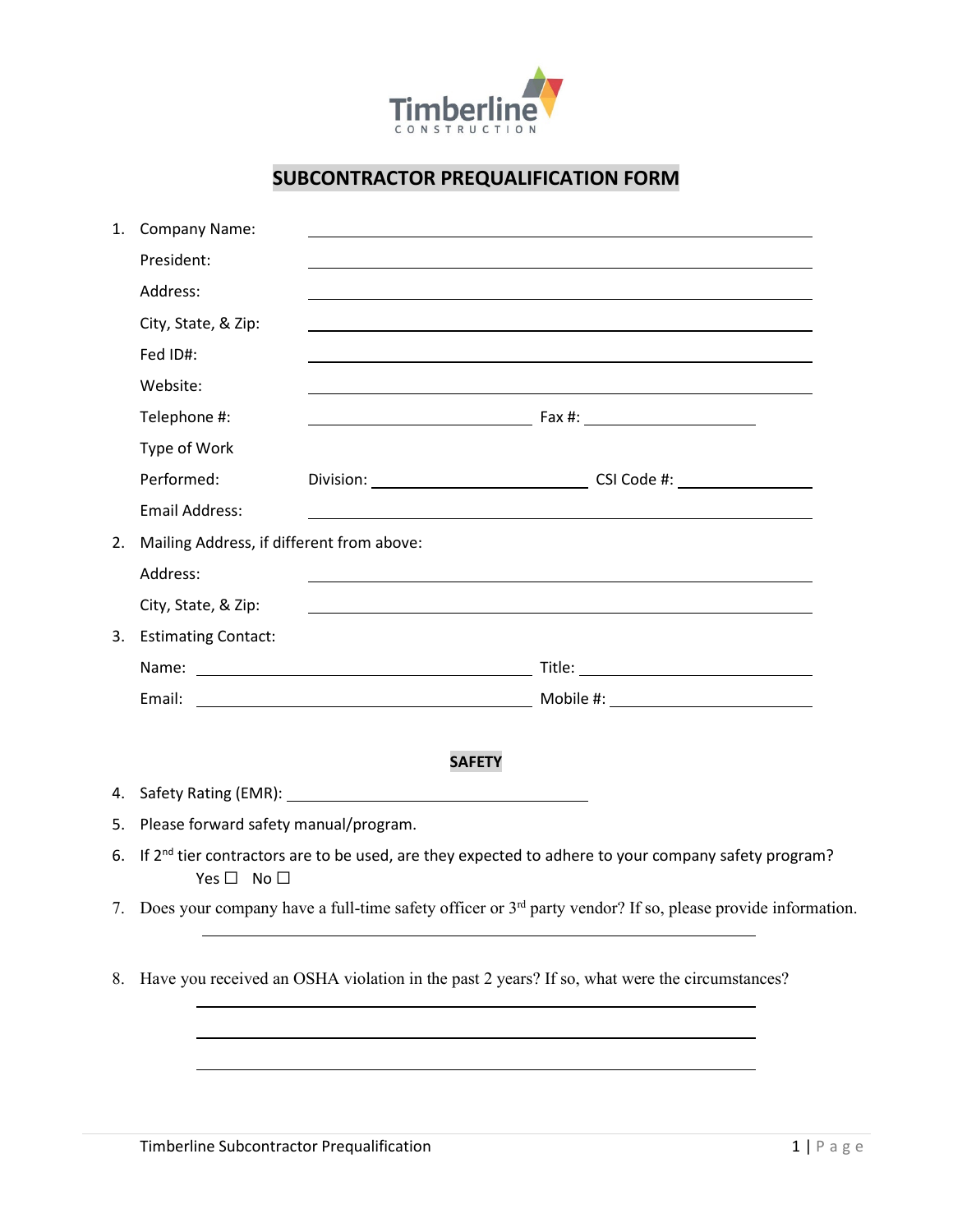## **SUBCONTRACTOR GENERAL INFORMATION**

| Under present name: $\blacksquare$ Yes $\square$ No $\square$                                      |                 |                                  |  |  |  |  |  |  |  |  |
|----------------------------------------------------------------------------------------------------|-----------------|----------------------------------|--|--|--|--|--|--|--|--|
|                                                                                                    |                 |                                  |  |  |  |  |  |  |  |  |
| 10. Diversity Status:                                                                              |                 | $DBE \Box$ MBE $\Box$ WBE $\Box$ |  |  |  |  |  |  |  |  |
|                                                                                                    |                 |                                  |  |  |  |  |  |  |  |  |
|                                                                                                    |                 |                                  |  |  |  |  |  |  |  |  |
| <b>STAFFING &amp; AFFILIATIONS</b>                                                                 |                 |                                  |  |  |  |  |  |  |  |  |
| 11. Affiliation:                                                                                   | Union $\square$ | Open Shop $\Box$                 |  |  |  |  |  |  |  |  |
|                                                                                                    |                 |                                  |  |  |  |  |  |  |  |  |
| 12. Are you willing to do prevailing wage projects: Yes $\square$ No $\square$                     |                 |                                  |  |  |  |  |  |  |  |  |
|                                                                                                    |                 |                                  |  |  |  |  |  |  |  |  |
|                                                                                                    |                 | <b>QUALIFICATION STATEMENT</b>   |  |  |  |  |  |  |  |  |
| 13. Size project most competitive in performing: (please check one)                                |                 |                                  |  |  |  |  |  |  |  |  |
| $\Box$ Under \$50,000 $\Box$ \$50,000 to \$100,000 $\Box$ \$100,000 to \$500,000 $\Box$ \$500,000+ |                 |                                  |  |  |  |  |  |  |  |  |
| 14. Types of construction your company specializes in:                                             |                 |                                  |  |  |  |  |  |  |  |  |
| $\Box$ Industrial $\Box$ Commercial $\Box$ Life Science $\Box$ Academic<br>$\Box$ Residential      |                 |                                  |  |  |  |  |  |  |  |  |
|                                                                                                    |                 |                                  |  |  |  |  |  |  |  |  |
| 15. List any additional services your company can provide that are not previously mentioned:       |                 |                                  |  |  |  |  |  |  |  |  |
|                                                                                                    |                 |                                  |  |  |  |  |  |  |  |  |
|                                                                                                    |                 |                                  |  |  |  |  |  |  |  |  |
|                                                                                                    |                 |                                  |  |  |  |  |  |  |  |  |
| 16. List three (3) Current Major Projects that are being performed for Construction Managers:      |                 |                                  |  |  |  |  |  |  |  |  |
| Customer:                                                                                          |                 |                                  |  |  |  |  |  |  |  |  |
| Telephone:                                                                                         |                 |                                  |  |  |  |  |  |  |  |  |
|                                                                                                    |                 |                                  |  |  |  |  |  |  |  |  |
|                                                                                                    |                 |                                  |  |  |  |  |  |  |  |  |
|                                                                                                    |                 |                                  |  |  |  |  |  |  |  |  |
| Contract Amount: \$                                                                                |                 |                                  |  |  |  |  |  |  |  |  |
| Customer:                                                                                          |                 |                                  |  |  |  |  |  |  |  |  |
| Telephone:                                                                                         |                 |                                  |  |  |  |  |  |  |  |  |
|                                                                                                    |                 |                                  |  |  |  |  |  |  |  |  |